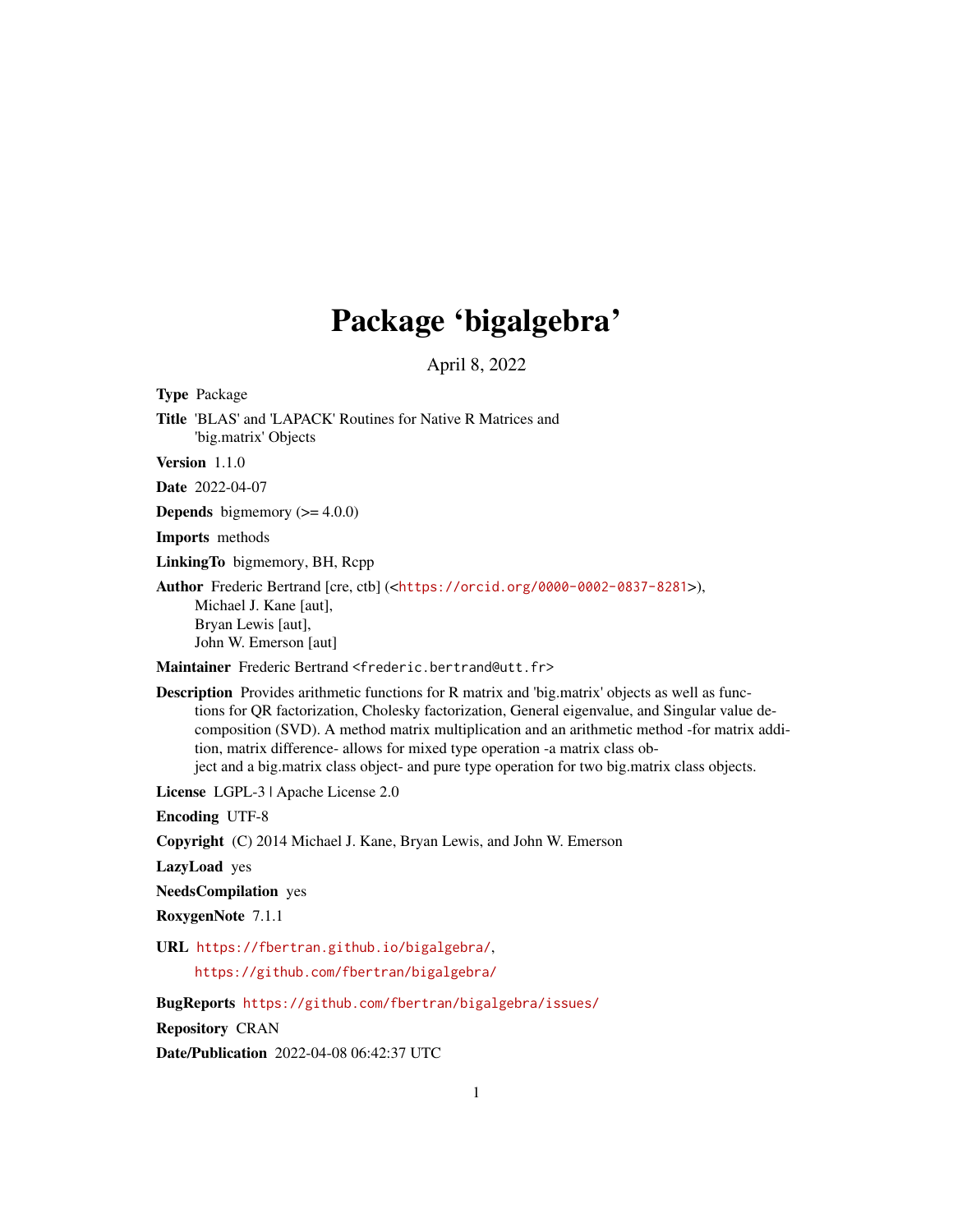# <span id="page-1-0"></span>R topics documented:

| Index |  |
|-------|--|

bigalgebra-package *Arithmetic routines for native R matrices and big.matrix objects.*

# **Description**

This package provides arithmetic functions for native R matrices and [big.matrix](#page-0-0) objects.

### Details

This package provides arithmetic functions for native R matrices and [big.matrix](#page-0-0) objects.

The package defines a number of global options that begin with bigalgebra. They include:

| Option                                       | Default value |
|----------------------------------------------|---------------|
| bigalgebra.temp_pattern                      | "matrix "     |
| bigalgebra.tempdir                           | tempdir       |
| bigalgebra.mixed_arithmetic_returns_R_matrix | <b>TRUE</b>   |
| bigalgebra.DEBUG                             | <b>FALSE</b>  |

The bigalgebra. tempdir option must be a function that returns a temporary directory path used to big matrix results of BLAS and LAPACK operations. The deault value is simply the default R tempdir function.

The bigalgebra.temp\_pattern is a name prefix for file names of generated big matrix objects output as a result of BLAS and LAPACK operations.

The bigalgebra.mixed\_arithmetic\_returns\_R\_matrix option determines whether arithmetic operations involving an R matrix or vector and a big.matrix matrix or vector return a big matrix (when the option is FALSE), or return a normal R matrix (TRUE).

The package is built, by default, with R's native BLAS libraries, which use 32-bit signed integer indexing. The default build is limited to vectors of at most 2\*\*31 - 1 entries and matrices with at most 2\*\*31 - 1 rows and 2\*\*31 - 1 columns (note that standard R matrices are limtied to 2\*\*31 - 1 total entries).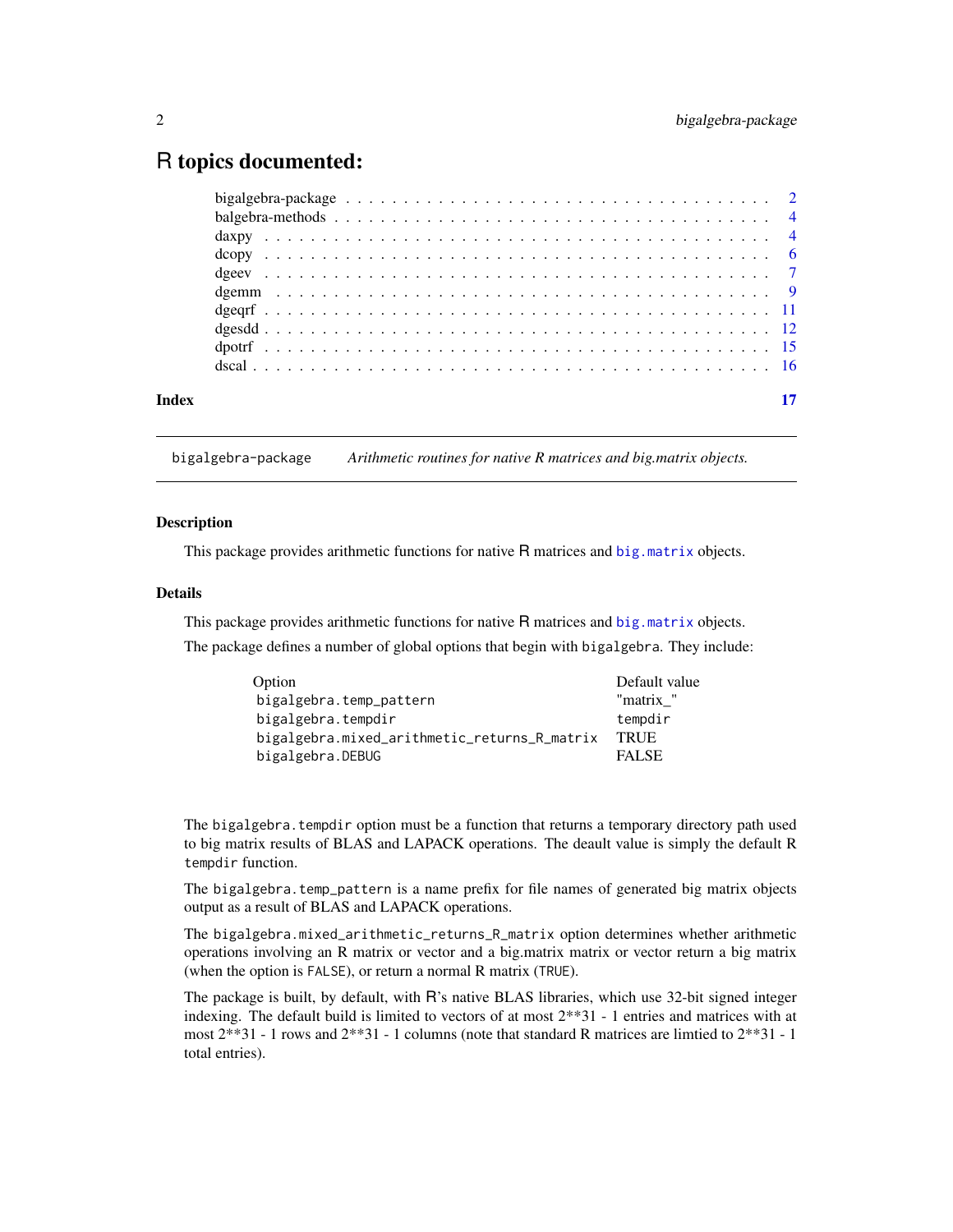# <span id="page-2-0"></span>bigalgebra-package 3

The package includes a reference BLAS implementation that supports 64-bit integer indexing, relaxing the limitation on vector lengths and matrix row and column limits. Installation of this package with the 64-bit reference BLAS implementation may be performed from the command-line install:

REFBLAS=1 R CMD INSTALL bigalgebra

where "bigalgebra" is the source package (for example, bigalgebra\_0.8.4.tar.gz).

The package may also be build with user-supplied external BLAS and LAPACK libraries, in either 32- or 64-bit varieties. This is an advanced topic that requires additional Makevars modification, and may include adjustment of the low-level calling syntax depending on the library used.

Feel free to contact us for help installing and running the package.

#### Author(s)

Frédéric Bertrand, Michael J. Kane, Bryan Lewis, John W. Emerson Maintainer: Frédéric Bertrand <frederic.bertrand@utt.fr>

#### References

<https://www.netlib.org/blas/> <https://www.netlib.org/lapack/>

# See Also

[bigmemory](#page-0-0), [big.matrix](#page-0-0)

```
# Testing the development of the user-friendly operators:
# if you have any problems, please email us! - Jay & Mike 4/29/2010
library("bigmemory")
A <- big.matrix(5,4, type="double", init=0,
                 dimnames=list(NULL, c("alpha", "beta")))
B \le -\bigl(\frac{b}{2}\bigr) big.matrix(4,4, type="double", init=0,
                dimnames=list(NULL, c("alpha", "beta")))
C <- A
D \leftarrow A[]print(C - D) # Compare the results (subtraction of an R matrix from a
                    # big.matrix)
# The next example illustrates mixing R and big.matrix objects. It returns by
# default (see # options("bigalgebra.mixed_arithmetic_returns_R_matrix")
D \leq - matrix(rnorm(16),4)
E < - A
```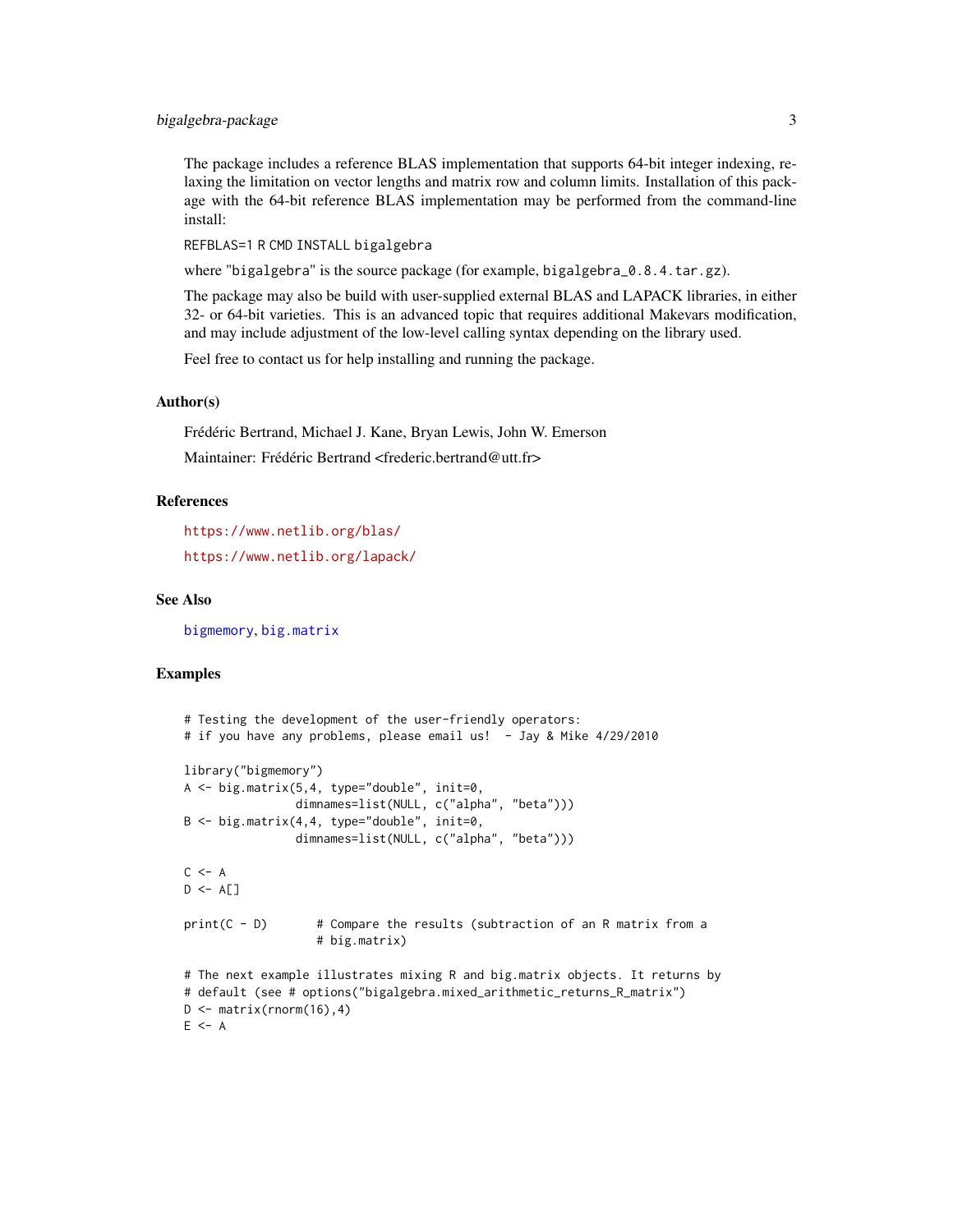<span id="page-3-0"></span>

#### Description

Arithmetic operations for big.matrices

# Methods

```
% *% signature{x="big.matrix", y="big.matrix"}: ...
\%*\% signature{x="matrix", y="big.matrix"}: ...
\%*\% signature{x="big.matrix", y="matrix"}: ...
Arith signature{x="big.matrix", y="big.matrix"}: ...
Arith signature{x="big.matrix", y="matrix"}: ...
Arith signature{x="matrix", y="big.matrix"}: ...
Arith signature{x="big.matrix", y="numeric"}: ...
Arith signature{x="numeric", y="big.matrix"}: ...
```
#### **Notes**

Miscellaneous arithmetic methods for matrices and big.matrices. See also options("bigalgebra.mixed\_arithmetic\_retu

#### Author(s)

B. W. Lewis <br/> <br/>blewis@illposed.net>

daxpy *BLAS daxpy functionality*

#### Description

This function implements the function Y :=  $A * X + Y$  where X and Y may be either native doubleprecision valued R matrices or numeric vectors, or double-precision valued [big.matrix](#page-0-0) objects, and A is a scalar.

#### Usage

 $daxyy(A = 1, X, Y)$ 

#### Arguments

| A        | Optional numeric scalar value to scale the matrix $X$ by, with a default value of 1.    |
|----------|-----------------------------------------------------------------------------------------|
| X        | Requried to be either a native $R$ matrix or numeric vector, or a big, matrix<br>object |
| <b>Y</b> | Optional native R matrix or numeric vector, or a big. matrix object                     |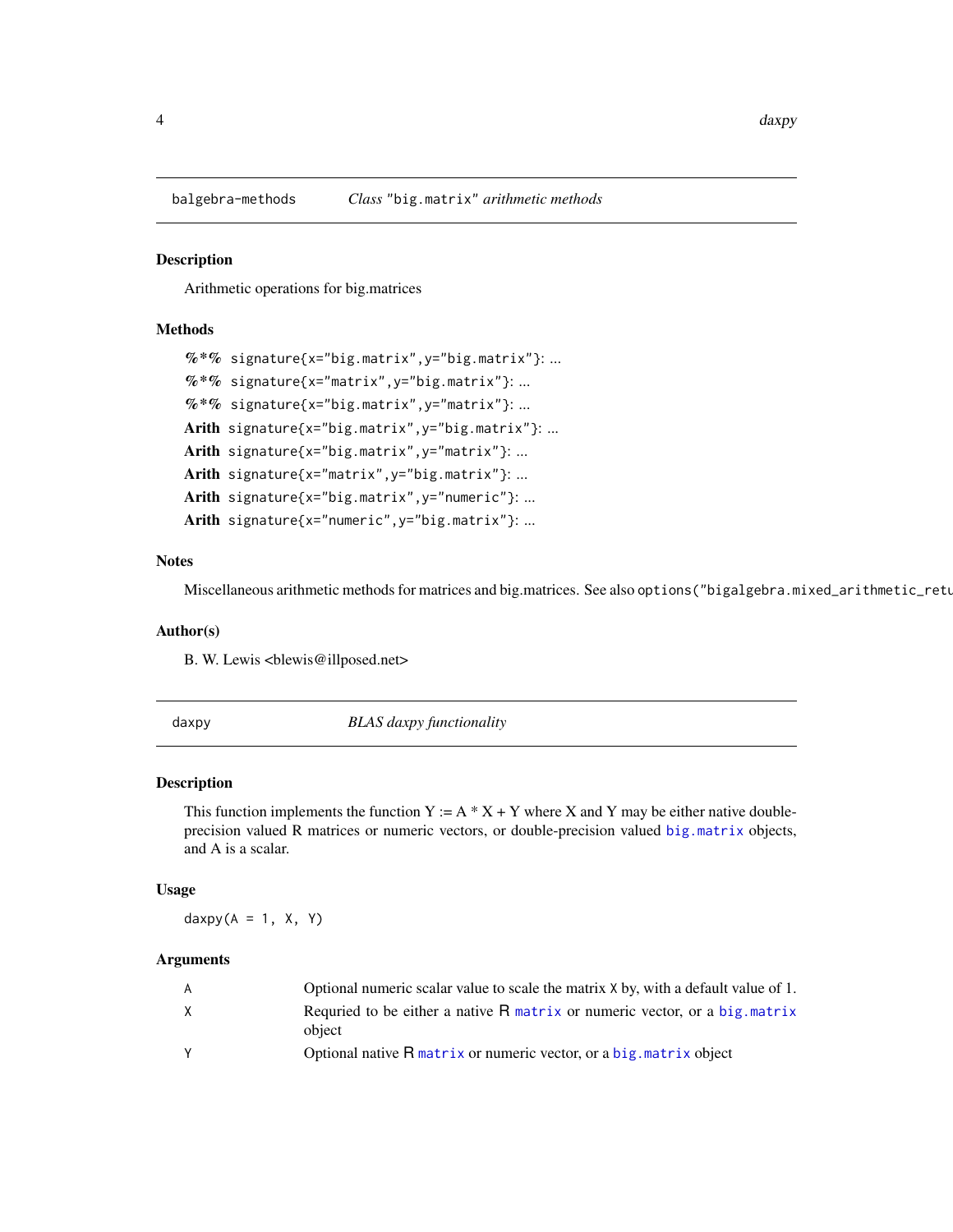#### <span id="page-4-0"></span>daxpy 5

# Details

At least one of either X or Y must be a big.matrix. All values must be of type double (the only type presently supported by the bigalgebra package).

This function is rarely necessary to use directly since the bigalgebra package defines standard arithmetic operations and scalar multiplication. It is more efficient to use daxpy directly when both scaling and matrix addition are required, in which case both operations are performed in one step.

# Value

The output value depends on the classes of input values X and Y and on the value of the global option bigalgebra.mixed\_arithmetic\_returns\_R\_matrix.

If X and Y are both big matrices, or Y is missing, options("bigalgebra.mixed\_arithmetic\_returns\_R\_matrix") is FALSE, then a big.matrix is returned. The returned big.matrix is backed by a temporary file mapping that will be deleted when the returned result is garbage collected by R (see the examples).

Otherwise, a standard R matrix is returned. The dimensional shape of the output is taken from X. If input X is dimensionless (that is, lacks a dimension attribute), then the output is a column vector.

# Author(s)

Michael J. Kane

#### References

<https://www.netlib.org/blas/daxpy.f>

# See Also

[bigmemory](#page-0-0)

```
require(bigmemory)
A = matrix(1, nrow=3, ncol=2)B <- big.matrix(3, 2, type="double", init=0,
               dimnames=list(NULL, c("alpha", "beta")), shared=FALSE)
C = B + B # C is a new big matrix
D = A + B # D defaults to a regular R matrix, to change this, set the option:
# options(bigalgebra.mixed_arithmetic_returns_R_matrix=FALSE)
E = \text{daxyy(A=1.0, X=B, Y=B)} # Same kind of result as C
print(C[])
print(D)
print(E[])
# The C and E big.matrix file backings will be deleted when garbage collected:
# (We enable debugging to see this explicitly)
options(bigalgebra.DEBUG=TRUE)
rm(C,E)gc()
```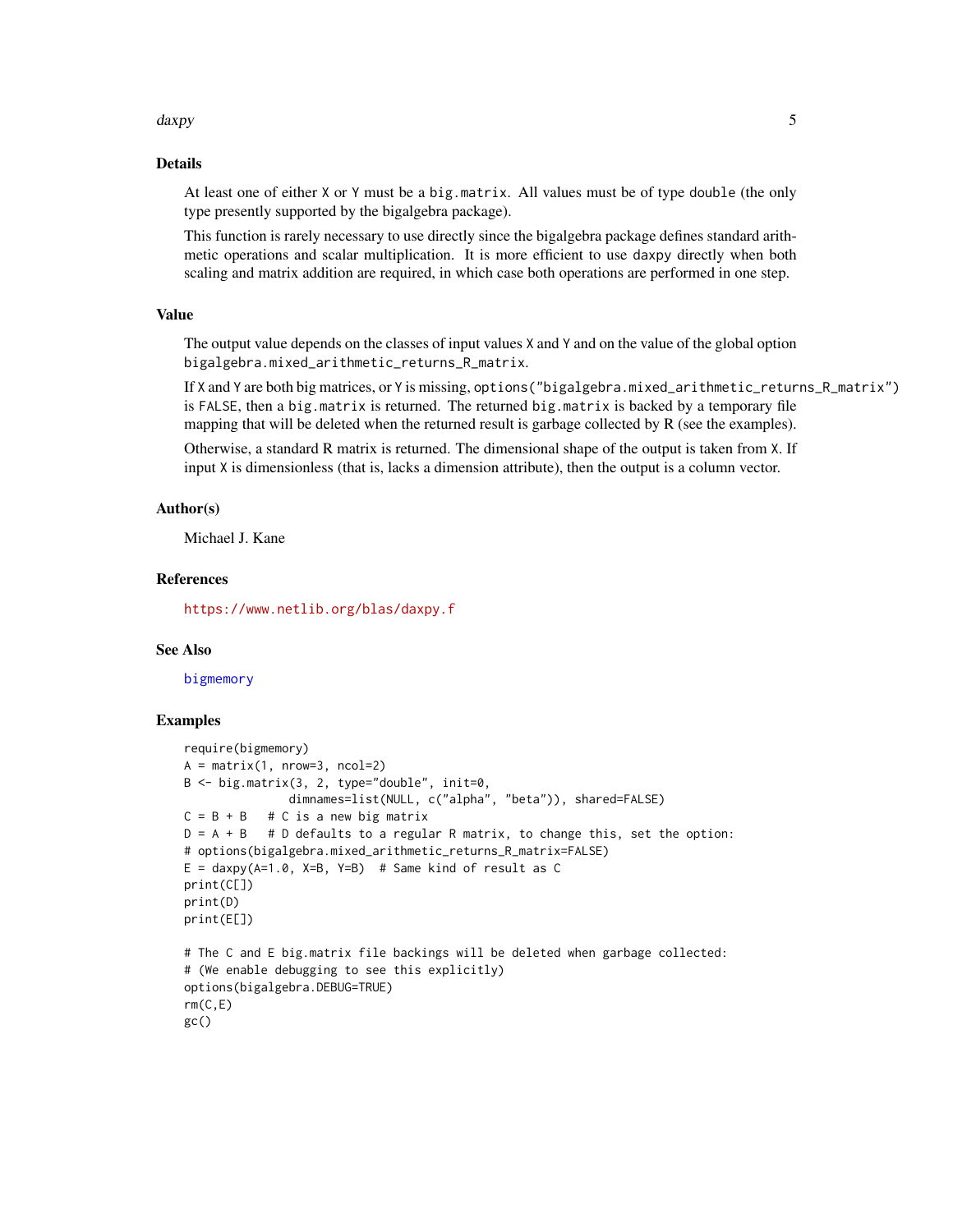#### <span id="page-5-0"></span>Description

Copy double precision DX to double precision DY. For  $I = 0$  to N-1, copy DX(LX+I\*INCX) to DY(LY+I\*INCY), where  $LX = 1$  if INCX .GE. 0, else  $LX = 1+(1-N)*INCX$ , and LY is defined in a similar way using INCY.

#### Usage

 $dcopy(N = NULL, X, INCX = 1, Y, INCY = 1)$ 

# Arguments

| N           | number of elements in input vector(s)   |
|-------------|-----------------------------------------|
| X           | double precision vector with N elements |
| INCX        | storage spacing between elements of DX  |
|             | double precision vector with N elements |
| <b>TNCY</b> | storage spacing between elements of DY  |
|             |                                         |

# Value

DY copy of vector DX (unchanged if N .LE. 0)

# References

C. L. Lawson, R. J. Hanson, D. R. Kincaid and F. T. Krogh, Basic linear algebra subprograms for Fortran usage, Algorithm No. 539, Transactions on Mathematical Software 5, 3 (September 1979), pp. 308-323.

```
## Not run:
set.seed(4669)
A = big.matrix(3, 2, type="double", init=1, dimnames=list(NULL,
c("alpha", "beta")), shared=FALSE)
B = big.matrix(3, 2, type="double", init=0, dimnames=list(NULL,
c("alpha", "beta")), shared=FALSE)
dcopy(X=A,Y=B)
A[\,,]-B[\,,]# The big.matrix file backings will be deleted when garbage collected.
rm(A,B)
gc()## End(Not run)
```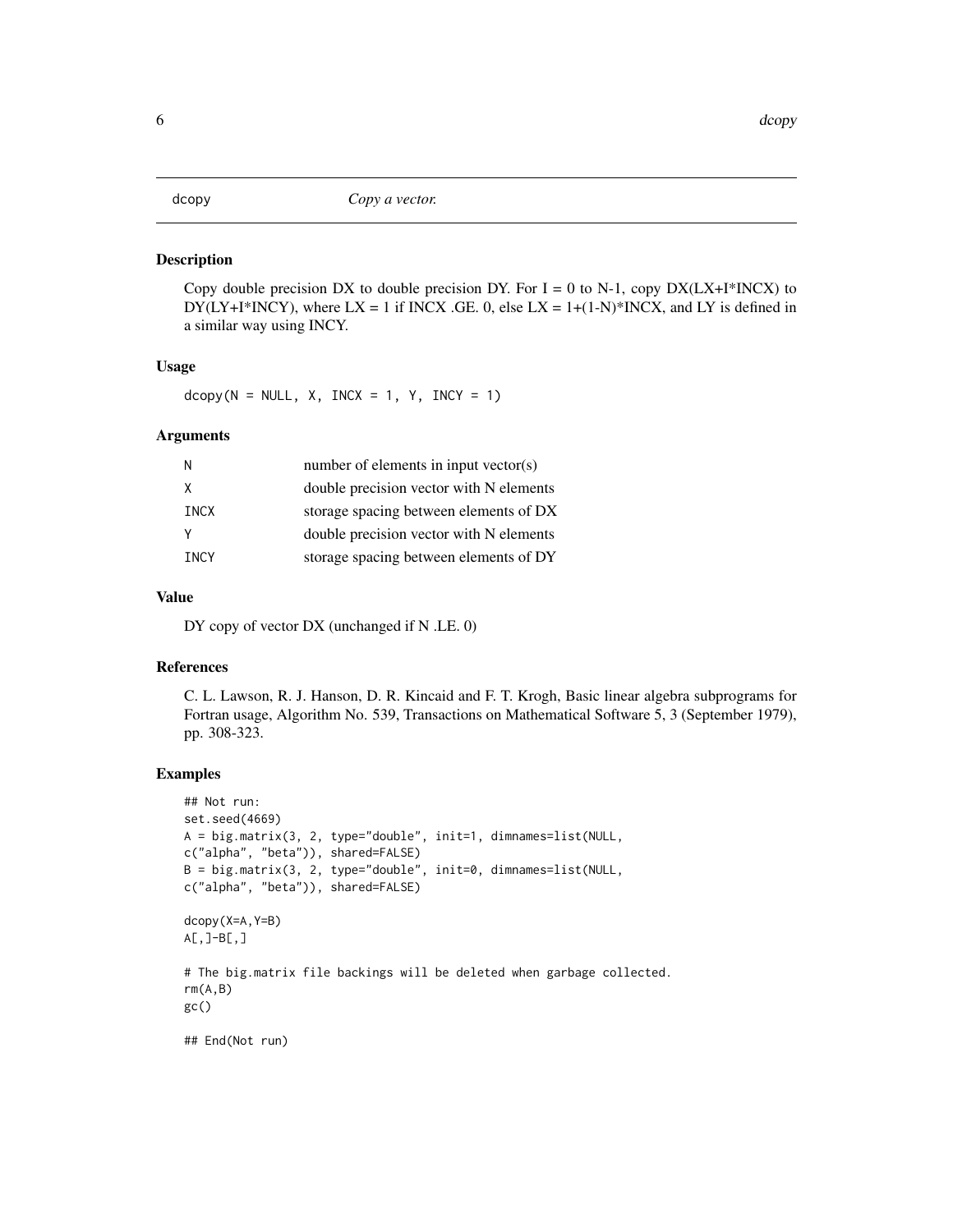<span id="page-6-0"></span>

# Description

DGEEV computes the eigenvalues and, optionally, the left and/or right eigenvectors for GE matrices.

DGEEV computes for an N-by-N real nonsymmetric matrix A, the eigenvalues and, optionally, the left and/or right eigenvectors. The right eigenvector v(j) of A satisfies A \* v(j) = lambda(j) \* v(j) where lambda(j) is its eigenvalue. The left eigenvector  $u(j)$  of A satisfies  $u(j)$ \*\*H \* A = lambda(j) \* u(j)\*\*H where u(j)\*\*H denotes the conjugate-transpose of u(j).

The computed eigenvectors are normalized to have Euclidean norm equal to 1 and largest component real.

# Usage

```
dgeev(
 JOBVL = "V",JOBVR = "V",N = NULL,A,
 LDA = NULL,WR,
 WI,
 VL,
 LDVL = NULL,VR = NULL,LDVR = NULL,WORK = NULL,LWORK = NULL
)
```
#### Arguments

| <b>JOBVL</b> | a character.                                                            |
|--------------|-------------------------------------------------------------------------|
|              | $=$ 'N': left eigenvectors of A are not computed;                       |
|              | $=$ 'V': left eigenvectors of A are computed.                           |
| <b>JOBVR</b> | a character.                                                            |
|              | $=$ 'N': right eigenvectors of A are not computed;                      |
|              | $=$ 'V': right eigenvectors of A are computed.                          |
| N            | an integer. The order of the matrix A. $N \ge 0$ .                      |
| A            | a matrix of dimension (LDA,N), the N-by-N matrix A.                     |
| LDA          | an integer. The leading dimension of the matrix A. LDA $\geq$ max(1,N). |
|              |                                                                         |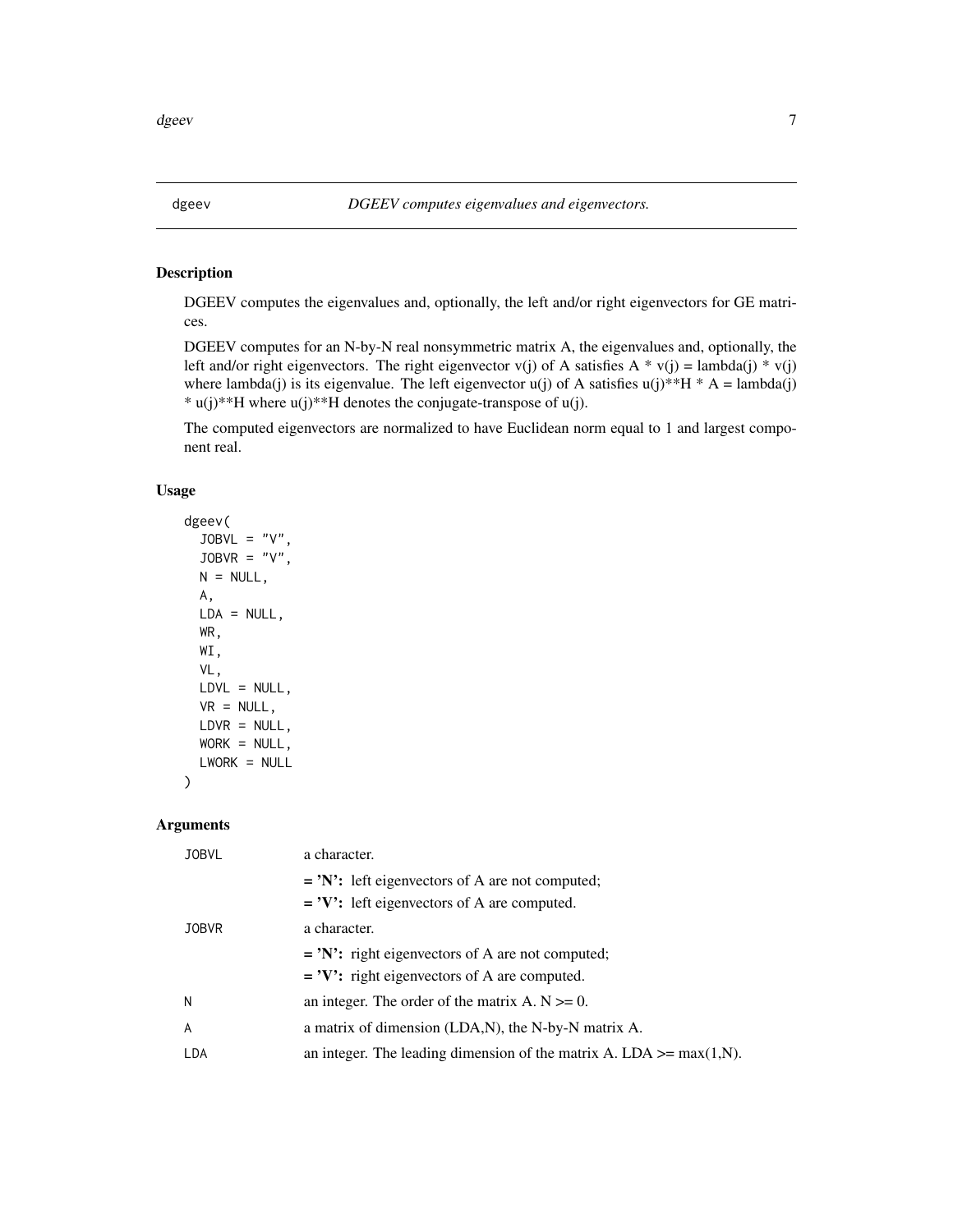| WR           | a vector of dimension (N). WR contain the real part of the computed eigen-<br>values. Complex conjugate pairs of eigenvalues appear consecutively with the<br>eigenvalue having the positive imaginary part first.                                                                                                                                                                                                                         |
|--------------|--------------------------------------------------------------------------------------------------------------------------------------------------------------------------------------------------------------------------------------------------------------------------------------------------------------------------------------------------------------------------------------------------------------------------------------------|
| WI           | a vector of dimension (N). WI contain the imaginary part of the computed eigen-<br>values. Complex conjugate pairs of eigenvalues appear consecutively with the<br>eigenvalue having the positive imaginary part first.                                                                                                                                                                                                                    |
| VL           | a matrx of dimension (LDVL,N)                                                                                                                                                                                                                                                                                                                                                                                                              |
|              | If JOBVL = 'V', the left eigenvectors $u(i)$ are stored one after another in the<br>columns of VL, in the same order as their eigenvalues.                                                                                                                                                                                                                                                                                                 |
|              | If $JOBVL = 'N'$ , VL is not referenced.                                                                                                                                                                                                                                                                                                                                                                                                   |
|              | If the j-th eigenvalue is real, then $u(j) = VL(:,j)$ , the j-th column of VL.                                                                                                                                                                                                                                                                                                                                                             |
|              | If the j-th and (j+1)-st eigenvalues form a complex conjugate pair, then $u(j)$ =<br>$VL(:,j) + i*VL(:,j+1)$ and $u(j+1) = VL(:,j) - i*VL(:,j+1)$ .                                                                                                                                                                                                                                                                                        |
| LDVL         | an integer. The leading dimension of the array VL. LDVL $>= 1$ ; if JOBVL =<br>$'V'$ , LDVL $>=$ N.                                                                                                                                                                                                                                                                                                                                        |
| <b>VR</b>    | a matrix of dimension (LDVR,N).                                                                                                                                                                                                                                                                                                                                                                                                            |
|              | If JOBVR = 'V', the right eigenvectors $v(j)$ are stored one after another in the<br>columns of VR, in the same order as their eigenvalues.                                                                                                                                                                                                                                                                                                |
|              | If $JOBVR = 'N'$ , VR is not referenced.                                                                                                                                                                                                                                                                                                                                                                                                   |
|              | If the j-th eigenvalue is real, then $v(j) = VR(:,j)$ , the j-th column of VR.                                                                                                                                                                                                                                                                                                                                                             |
|              | If the j-th and $(j+1)$ -st eigenvalues form a complex conjugate pair, then $v(j)$ =<br>$VR(:,j) + i*VR(:,j+1)$ and $v(j+1) = VR(:,j) - i*VR(:,j+1)$ .                                                                                                                                                                                                                                                                                     |
| LDVR         | an integer. The leading dimension of the array VR. LDVR $>= 1$ ; if JOBVR =<br>$'V'$ , LDVR $>=$ N.                                                                                                                                                                                                                                                                                                                                        |
| <b>WORK</b>  | a matrix of dimension (MAX(1,LWORK))                                                                                                                                                                                                                                                                                                                                                                                                       |
| <b>LWORK</b> | an integer. The dimension of the array WORK.LWORK $\geq$ max $(1,3*N)$ , and<br>if JOBVL = 'V' or JOBVR = 'V', LWORK >= $4*N$ . For good performance,<br>LWORK must generally be larger. If LWORK $= -1$ , then a workspace query<br>is assumed; the routine only calculates the optimal size of the WORK array,<br>returns this value as the first entry of the WORK array, and no error message<br>related to LWORK is issued by XERBLA. |

# Value

WR, WI, VR, VL and Work. On exit, A has been overwritten.

```
## Not run:
set.seed(4669)
A = matrix(rnorm(16), 4)WR= matrix(0,nrow=4,ncol=1)
WI= matrix(0,nrow=4,ncol=1)
VL = matrix(0,ncol=4,nrow=4)
eigen(A)
dgeev(A=A,WR=WR,WI=WI,VL=VL)
```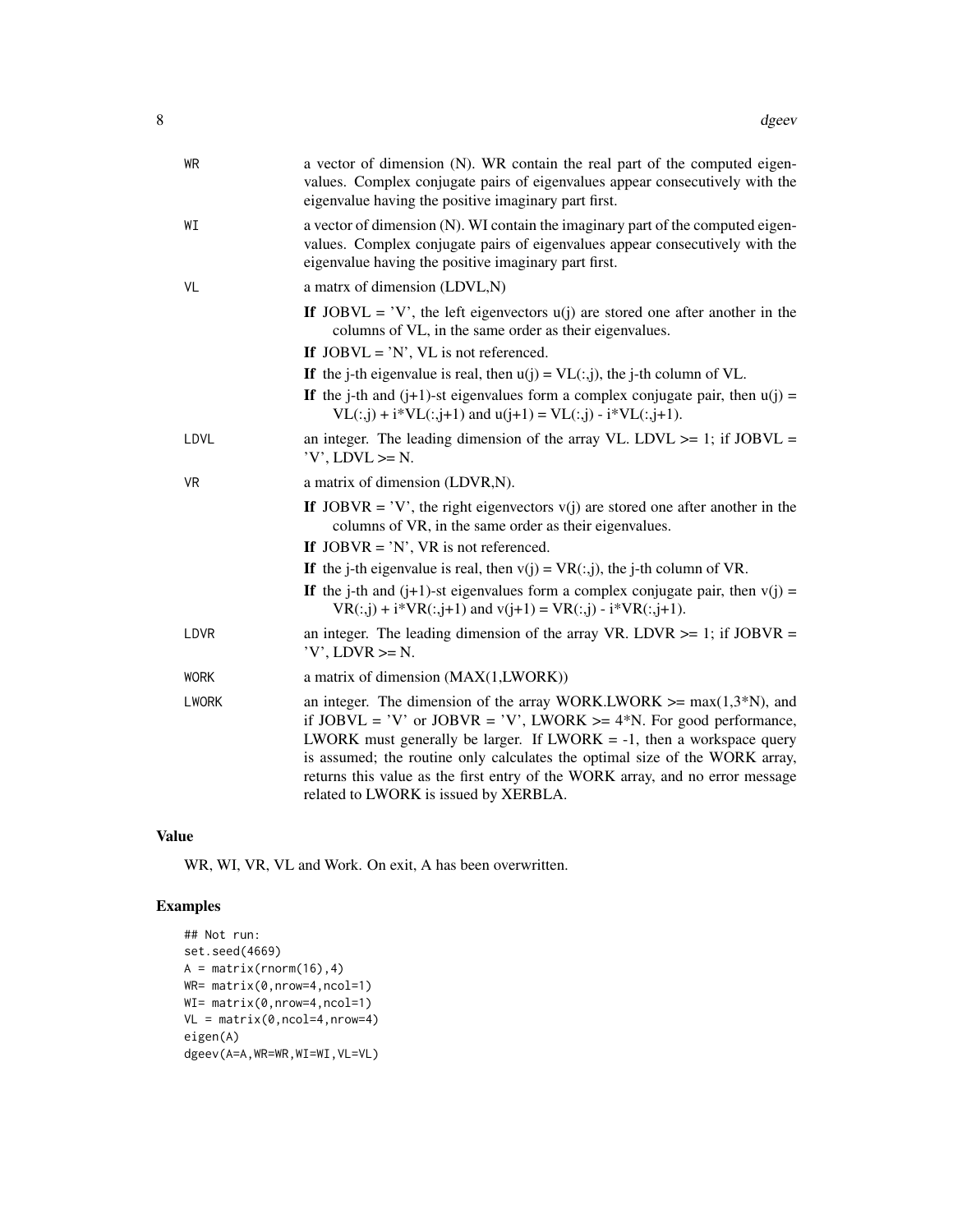<span id="page-8-0"></span>dgemm 9

```
VL
WR
WI
rm(A,WR,WI,VL)
A = as.big.matrix(matrix(rnorm(16),4))
WR= matrix(0,nrow=4,ncol=1)
WI= matrix(0,nrow=4,ncol=1)
VL = as.big.matrix(matrix(0,ncol=4,nrow=4))
eigen(A[,])
dgeev(A=A,WR=WR,WI=WI,VL=VL)
VL[,]
WR[,]
\texttt{WI} , \texttt{l}rm(A,WR,WI,VL)
gc()
## End(Not run)
```
dgemm *Matrix Multiply*

# Description

This is function provides dgemm functionality, which DGEMM performs one of the matrix-matrix operations.  $C := ALPHA * op(A) * op(B) + BETA * C$ .

# Usage

```
dgemm(
 TRANSA = "N",
 TRANSB = "N",
 M = NULL,N = NULL,K = NULL,ALPHA = 1,
 A,
 LDA = NULL,B,
 LDB = NULL,
 BETA = 0,
 C,
 LDC = NULL,COFF = 0)
```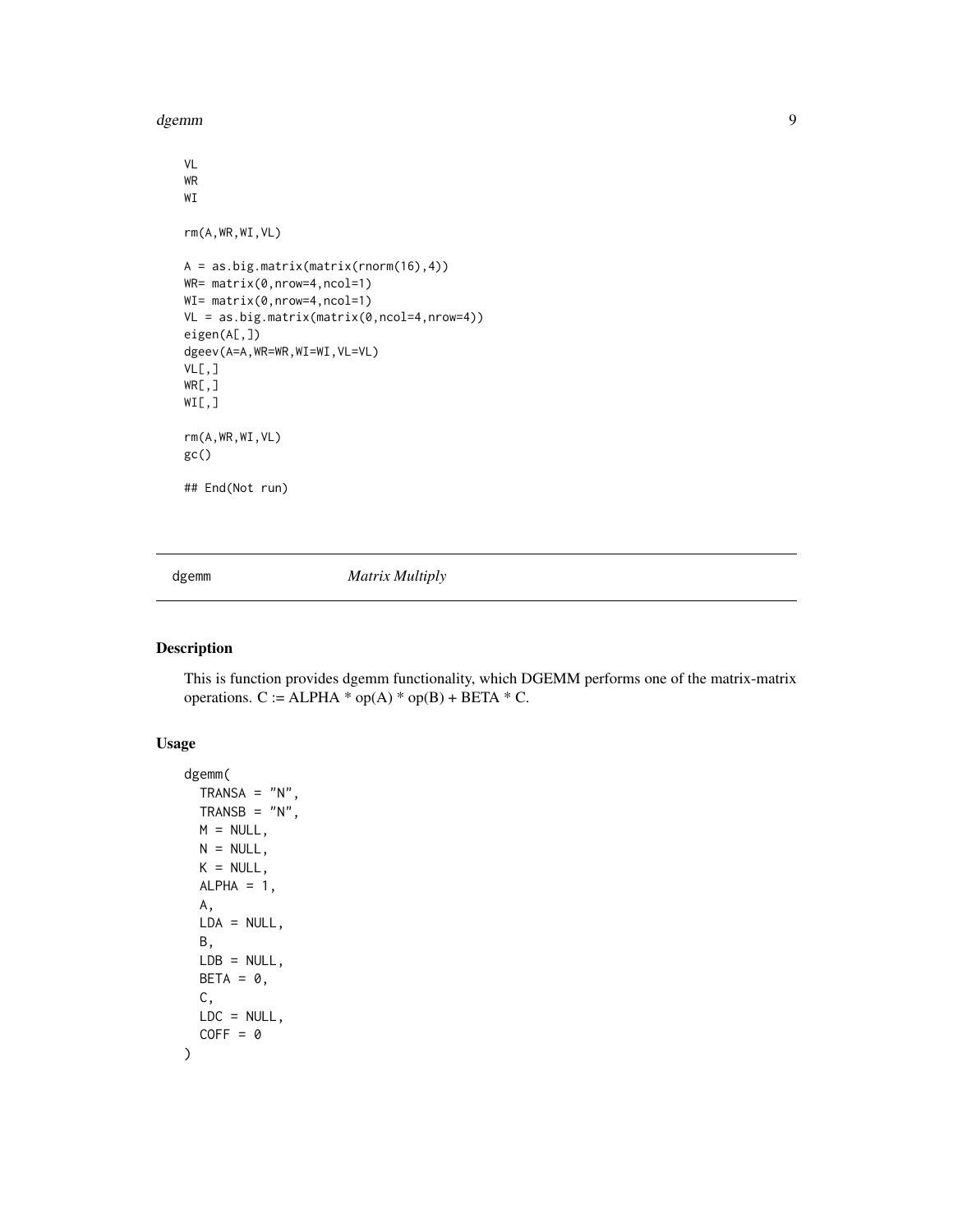# Arguments

| <b>TRANSA</b> | a character. TRANSA specifies the form of $op(A)$ to be used in the matrix<br>multiplication as follows:                                                                                                                                                                                        |
|---------------|-------------------------------------------------------------------------------------------------------------------------------------------------------------------------------------------------------------------------------------------------------------------------------------------------|
|               | <b>TRANSA</b> = 'N' or 'n', op( $A$ ) = A.                                                                                                                                                                                                                                                      |
|               | <b>TRANSA</b> = 'T' or 't', op(A) = $A^{**}T$ .                                                                                                                                                                                                                                                 |
|               | <b>TRANSA</b> = $^{\circ}$ C' or $^{\circ}$ c', op(A) = A**T.                                                                                                                                                                                                                                   |
| <b>TRANSB</b> | a character. TRANSB specifies the form of $op(B)$ to be used in the matrix<br>multiplication as follows: #'                                                                                                                                                                                     |
|               | <b>TRANSA</b> = 'N' or 'n', op( $B$ ) = B.                                                                                                                                                                                                                                                      |
|               | <b>TRANSA</b> = 'T' or 't', op( B) = $B^{**}T$ .                                                                                                                                                                                                                                                |
|               | <b>TRANSA</b> = $^{\circ}$ C' or $^{\circ}$ c', op( B) = B**T.                                                                                                                                                                                                                                  |
| M             | an integer. M specifies the number of rows of the matrix $op(A)$ and of the<br>matrix C. M must be at least zero.                                                                                                                                                                               |
| N             | an integer. N specifies the number of columns of the matrix $op(B)$ and of the<br>matrix C. N must be at least zero.                                                                                                                                                                            |
| К             | an integer. K specifies the number of columns of the matrix $op(A)$ and the<br>number of rows of the matrix $op(B)$ . K must be at least zero.                                                                                                                                                  |
| ALPHA         | a real number. Specifies the scalar alpha.                                                                                                                                                                                                                                                      |
| A             | a matrix of dimension (LDA, ka), where ka is k when TRANSA = 'N' or 'n',<br>and is m otherwise. Before entry with $TRANSA = 'N'$ or 'n', the leading m by<br>k part of the array A must contain the matrix A, otherwise the leading k by m<br>part of the array A must contain the matrix A.    |
| LDA           | an integer.                                                                                                                                                                                                                                                                                     |
| B             | a matrix of dimension (LDB, kb), where kb is n when TRANSB = 'N' or 'n',<br>and is k otherwise. Before entry with $TRANSB = 'N'$ or 'n', the leading k by n<br>part of the array B must contain the matrix B, otherwise the leading n by k part<br>of the array B must contain the matrix B.    |
| LDB           | an integer.                                                                                                                                                                                                                                                                                     |
| <b>BETA</b>   | a real number. Specifies the scalar beta                                                                                                                                                                                                                                                        |
| C             | a matrix of dimension $(LDC, N)$ . Before entry, the leading m by n part of the<br>array C must contain the matrix C, except when beta is zero, in which case C<br>need not be set on entry. On exit, the array C is overwritten by the m by n matrix<br>$\alpha$ (alpha*op(A)*op(B) + beta*C). |
| LDC           | an integer.                                                                                                                                                                                                                                                                                     |
| <b>COFF</b>   | offset for C.                                                                                                                                                                                                                                                                                   |

# Value

Update C with the result.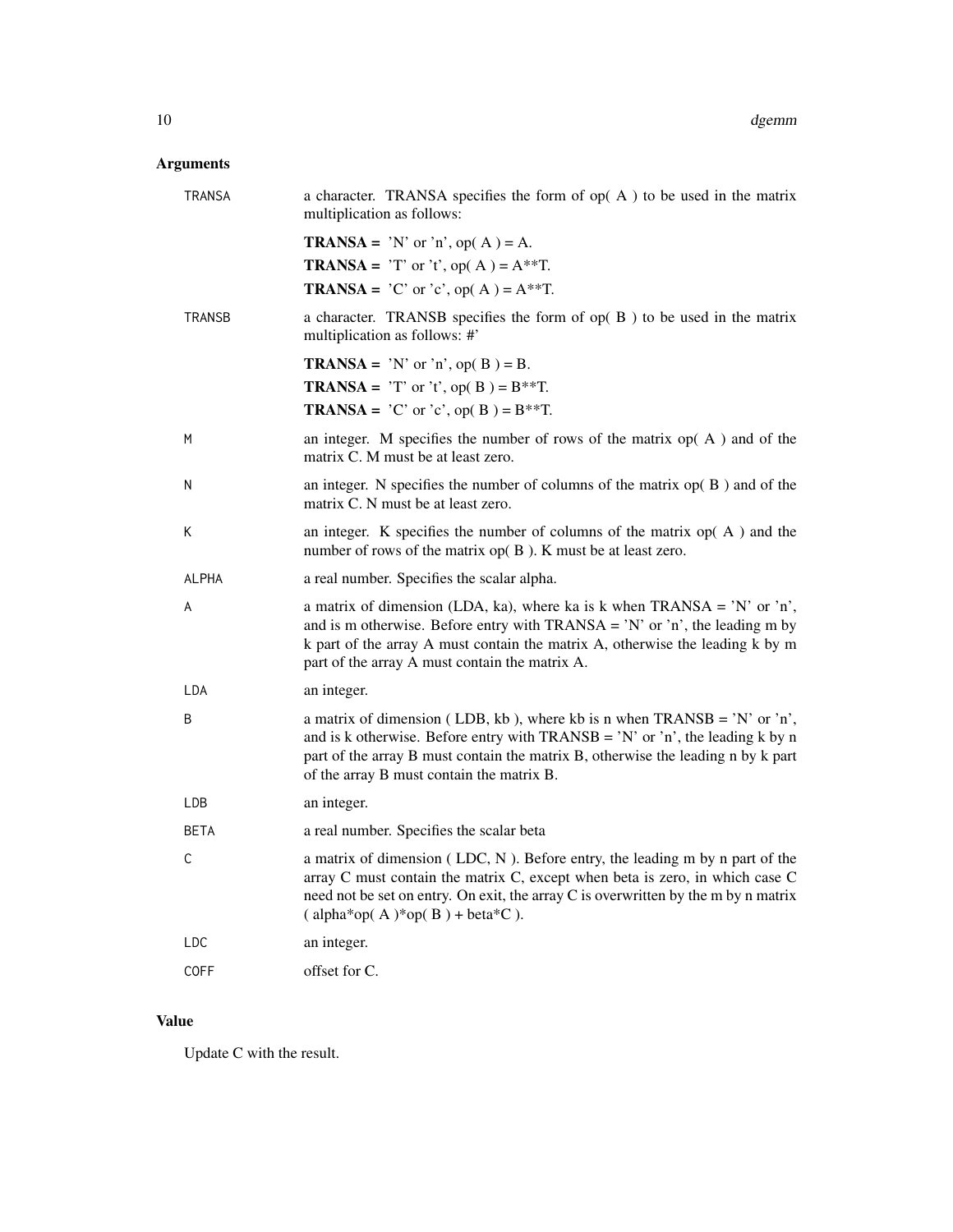#### <span id="page-10-0"></span>dgeqrf is a state of the state of the state of the state of the state of the state of the state of the state of the state of the state of the state of the state of the state of the state of the state of the state of the st

# Examples

```
require(bigmemory)
A = as.big.matrix(matrix(1, nrow=3, ncol=2))
B <- big.matrix(2, 3, type="double", init=-1,
               dimnames=list(NULL, c("alpha", "beta")), shared=FALSE)
C = big_matrix(3, 3, type='double", init=1,dimnames=list(NULL, c("alpha", "beta", "gamma")), shared=FALSE)
2*A[,]%*%B[,]+0.5*C[,]
E = dgemm(ALPHA=2.0, A=A, B=B, BETA=0.5, C=C)E[,] # Same result
# The big.matrix file backings will be deleted when garbage collected.
rm(A,B,C,E)
gc()
```
dgeqrf *QR factorization*

# Description

DGEQRF computes a QR factorization of a real M-by-N matrix A:  $A = Q * R$ .

# Usage

```
dgeqrf(
 M = NULL,N = NULL,A,
 LDA = NULL,TAU = NULL,WORK = NULL,LWORK = NULL
```
#### Arguments

)

| M              | an integer. The number of rows of the matrix A. $M \ge 0$ .                                |
|----------------|--------------------------------------------------------------------------------------------|
| $\mathsf{N}$   | an integer. The number of columns of the matrix A. $N \ge 0$ .                             |
| $\overline{A}$ | the M-by-N big matrix A.                                                                   |
| LDA            | an integer. The leading dimension of the array A. LDA $>=$ max(1,M).                       |
| TAU            | a $min(M,N)$ matrix. The scalar factors of the elementary reflectors.                      |
| <b>WORK</b>    | a ( $MAX(1,LWORK)$ ) matrix. On exit, if INFO = 0, WORK(1) returns the opti-<br>mal LWORK. |
| <b>LWORK</b>   | an integer. The dimension of the array WORK.                                               |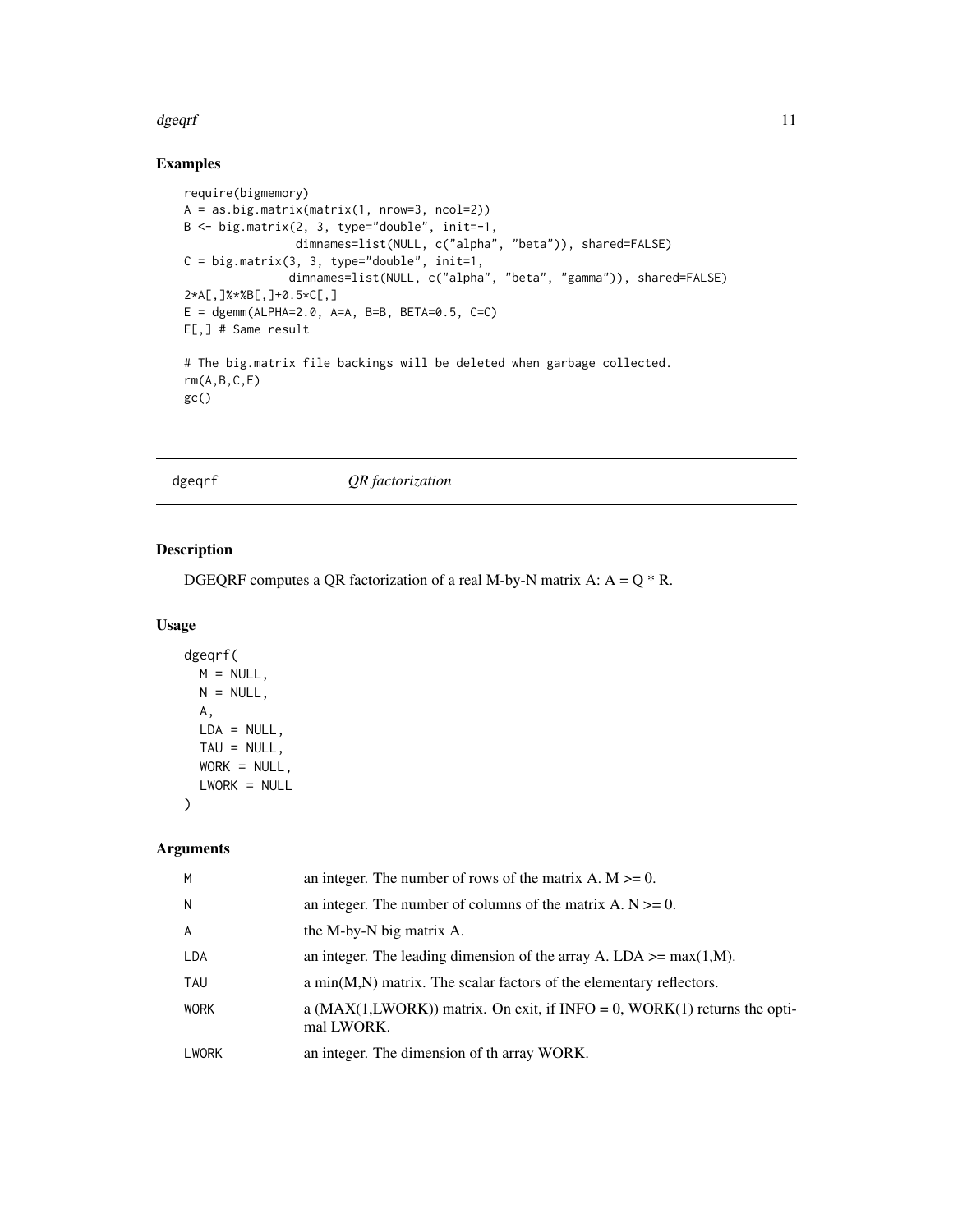# Value

M-by-N big matrix A. The elements on and above the diagonal of the array contain the min $(M,N)$ by-N upper trapezoidal matrix R (R is upper triangular if  $m \ge n$ ); the elements below the diagonal, with the array TAU, represent the orthogonal matrix  $Q$  as a product of min $(m,n)$  elementary reflectors.

#### Examples

```
## Not run:
#' hilbert <- function(n) { i <- 1:n; 1 / outer(i - 1, i, "+") }
h9 <- hilbert(9); h9
qr(h9)$rank #--> only 7
qrh9 < -qr(h9, tol = 1e-10)qrh9$rank
C <- as.big.matrix(h9)
dgeqrf(A=C)
# The big.matrix file backings will be deleted when garbage collected.
rm(C)
gc()
## End(Not run)
```
dgesdd *DGESDD computes the singular value decomposition (SVD) of a real matrix.*

#### Description

DGESDD computes the singular value decomposition (SVD) of a real M-by-N matrix A, optionally computing the left and right singular vectors. If singular vectors are desired, it uses a divide-andconquer algorithm.

The SVD is written

 $A = U * SIGMA * transpose(V)$ 

where SIGMA is an M-by-N matrix which is zero except for its  $min(m,n)$  diagonal elements, U is an M-by-M orthogonal matrix, and V is an N-by-N orthogonal matrix. The diagonal elements of SIGMA are the singular values of A; they are real and non-negative, and are returned in descending order. The first min(m,n) columns of U and V are the left and right singular vectors of A.

Note that the routine returns  $VT = V^{**}T$ , not V.

# Usage

```
dgesdd(
  JOBZ = "A".M = NULL,N = NULL,A,
```
<span id="page-11-0"></span>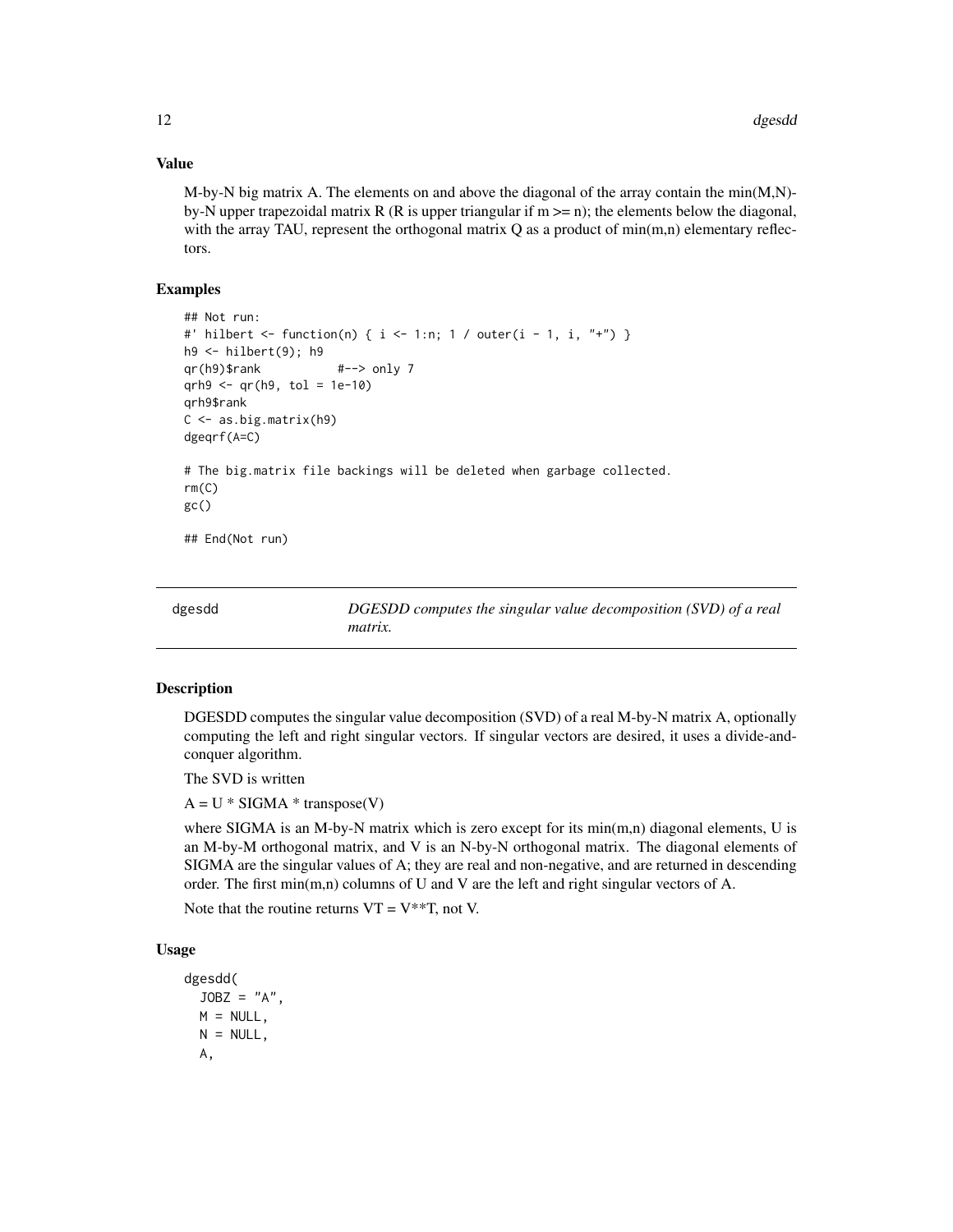d*gesdd* 13

```
LDA = NULL,
 S,
 U,
 LDU = NULL,VT,
 L DVT = NULL,WORK = NULL,LWORK = NULL\mathcal{L}
```
# Arguments

| JOBZ | a character. Specifies options for computing all or part of the matrix U:                                                                                                                                                                                                |
|------|--------------------------------------------------------------------------------------------------------------------------------------------------------------------------------------------------------------------------------------------------------------------------|
|      | $=$ 'A': all M columns of U and all N rows of V**T are returned in the arrays U<br>and VT;                                                                                                                                                                               |
|      | = 'S': the first min(M,N) columns of U and the first min(M,N) rows of $V^{**}T$<br>are returned in the arrays U and VT;                                                                                                                                                  |
|      | $=$ 'O': If M $>=$ N, the first N columns of U are overwritten on the array A and<br>all rows of $V^{**}T$ are returned in the array VT; otherwise, all columns of U<br>are returned in the array U and the first M rows of $V^{**}T$ are overwritten in<br>the array A; |
|      | = 'N': no columns of U or rows of $V^{**}T$ are computed.                                                                                                                                                                                                                |
| M    | an integer. The number of rows of the input matrix A. $M \ge 0$ .                                                                                                                                                                                                        |
| N    | an integer. The number of columns of the input matrix A. $N \ge 0$ .                                                                                                                                                                                                     |
| A    | the M-by-N matrix A.                                                                                                                                                                                                                                                     |
| LDA  | an integer. The leading dimension of the matrix A. LDA $\geq$ max(1,M).                                                                                                                                                                                                  |
| S    | a matrix of dimension ( $min(M,N)$ ). The singular values of A, sorted so that $S(i)$<br>$>= S(i+1).$                                                                                                                                                                    |
| U    | U is a matrx of dimension (LDU, UCOL)                                                                                                                                                                                                                                    |
|      | $UCOL = M$ if $JOBZ = 'A'$ or $JOBZ = 'O'$ and $M < N$ ; $UCOL = min(M,N)$ if<br>$JOBZ = 'S'.$                                                                                                                                                                           |
|      | If $JOBZ = 'A'$ or $JOBZ = 'O'$ and $M < N$ , U contains the M-by-M orthogonal<br>matrix U;                                                                                                                                                                              |
|      | if $JOBZ = 'S'$ , U contains the first min(M,N) columns of U (the left singular<br>vectors, stored columnwise);                                                                                                                                                          |
|      | if $JOBZ = 'O'$ and $M \ge N$ , or $JOBZ = 'N'$ , U is not referenced.                                                                                                                                                                                                   |
|      |                                                                                                                                                                                                                                                                          |
| LDU  | an integer. The leading dimension of the matrix U. LDU $>= 1$ ; if JOBZ = 'S' or<br>'A' or $JOBZ = 'O'$ and $M < N$ , $LDU > = M$ .                                                                                                                                      |
| VT   | VT is matrix of dimension (LDVT,N)                                                                                                                                                                                                                                       |
|      | If $JOBZ = 'A'$ or $JOBZ = 'O'$ and $M \ge N$ , VT contains the N-by-N orthogonal<br>matrix V**T;                                                                                                                                                                        |
|      | if $JOBZ = 'S'$ , VT contains the first min(M,N) rows of V <sup>**</sup> T (the right singular<br>vectors, stored rowwise);                                                                                                                                              |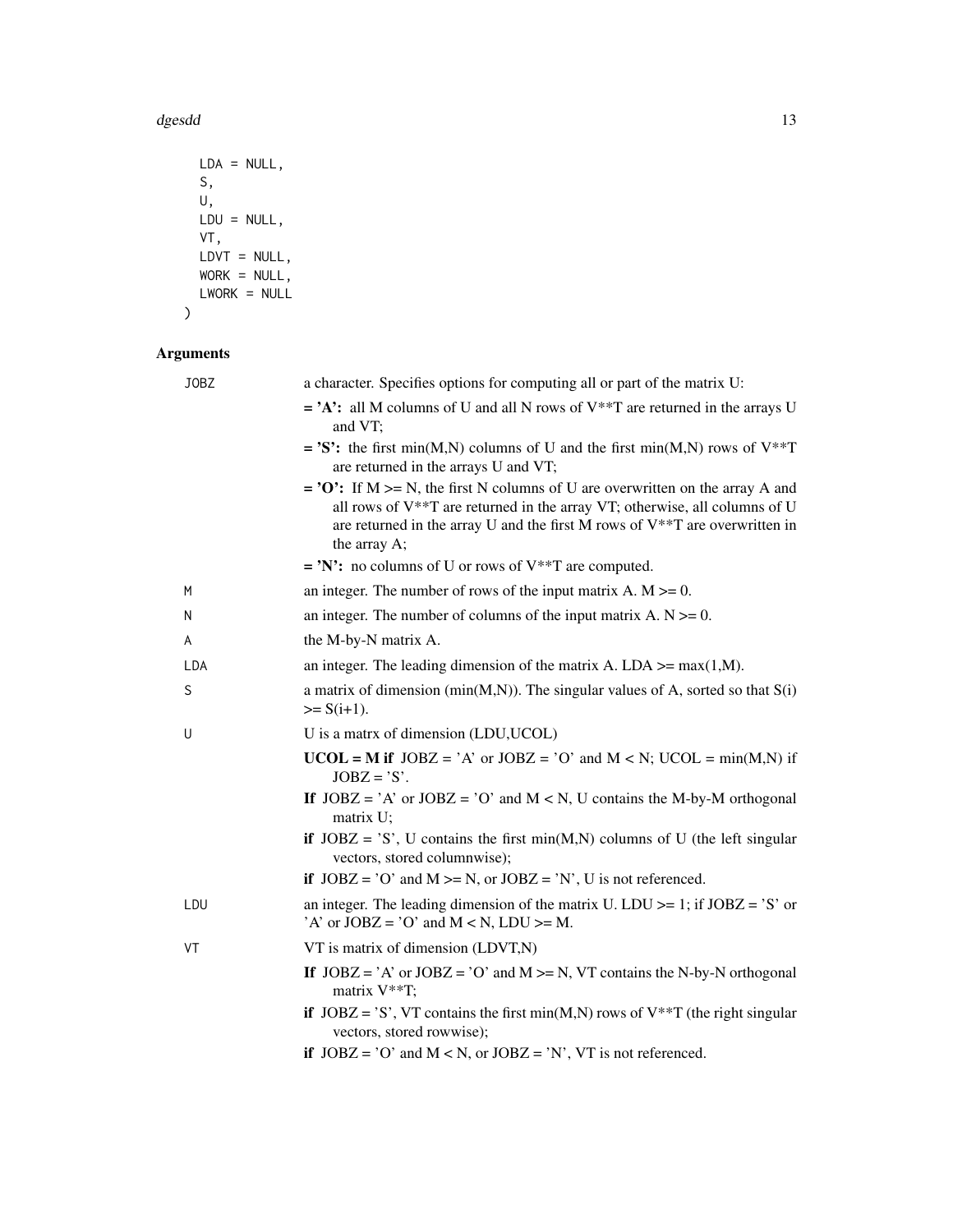| LDVT         | an integer. The leading dimension of the matrix VT. LDVT $>= 1$ ; if JOBZ = 'A'<br>or $JOBZ = 'O'$ and $M \ge N$ , $LDVT \ge N$ ; if $JOBZ = 'S'$ , $LDVT \ge min(M,N)$ .                                                                                                                                                                                                                                                                                                                                                                                                                                               |
|--------------|-------------------------------------------------------------------------------------------------------------------------------------------------------------------------------------------------------------------------------------------------------------------------------------------------------------------------------------------------------------------------------------------------------------------------------------------------------------------------------------------------------------------------------------------------------------------------------------------------------------------------|
| <b>WORK</b>  | a matrix of dimension $(MAX(1,LWORK))$                                                                                                                                                                                                                                                                                                                                                                                                                                                                                                                                                                                  |
| <b>LWORK</b> | an integer. The dimension of the array WORK. LWORK $>= 1$ . If LWORK<br>$= -1$ , a workspace query is assumed. The optimal size for the WORK array is<br>calculated and stored in $WORK(1)$ , and no other work except argument checking<br>is performed.<br>Let $mx = max(M,N)$ and $mn = min(M,N)$ .<br>If $JOBZ = 'N'$ , $LWORK \ge 3*mn + max(mx, 7*mn)$ .<br>If $JOBZ = 'O'$ , $LWORK \ge 3*mn + max(mx, 5*mn*mn + 4*mn)$ .<br>If $JOBZ = 'S'$ , $LWORK \ge 4*mn*mn + 7*mn$ .<br>If $JOBZ = 'A', LWORK > = 4*mn*mn + 6*mn + mx$ .<br>These are not tight minimums in all cases; see comments inside code. For good |
|              | performance, LWORK should generally be larger; a query is recommended.                                                                                                                                                                                                                                                                                                                                                                                                                                                                                                                                                  |
|              |                                                                                                                                                                                                                                                                                                                                                                                                                                                                                                                                                                                                                         |

# Value

IWORK an integer matrix dimension of (8\*min(M,N)) A is updated.

- if  $JOBZ = 'O'$ , A is overwritten with the first N columns of U (the left singular vectors, stored columnwise) if  $M \ge N$ ; A is overwritten with the first M rows of V<sup>\*\*</sup>T (the right singular vectors, stored rowwise) otherwise.
- if JOBZ .ne. 'O', the contents of A are destroyed.

INFO an integer

- $= 0$ : successful exit.
- < 0: if INFO = -i, the i-th argument had an illegal value.
- > 0: DBDSDC did not converge, updating process failed.

```
## Not run:
set.seed(4669)
A = matrix(rnorm(12), 4, 3)S = matrix(0, nrow=3, ncol=1)U = matrix(0, nrow=4, ncol=4)VT = matrix(0, ncol=3, nrow=3)dgesdd(A=A,S=S,U=U,VT=VT)
S
U
VT
rm(A,S,U,VT)
A = as.big_matrix(matrix(rnorm(12), 4, 3))S = as.big.matrix(matrix(0,nrow=3,ncol=1))
U = as.big.mathx(maxrix(0, nrow=4, ncol=4))VT = as.big.matrix(matrix(0,ncol=3,nrow=3))
```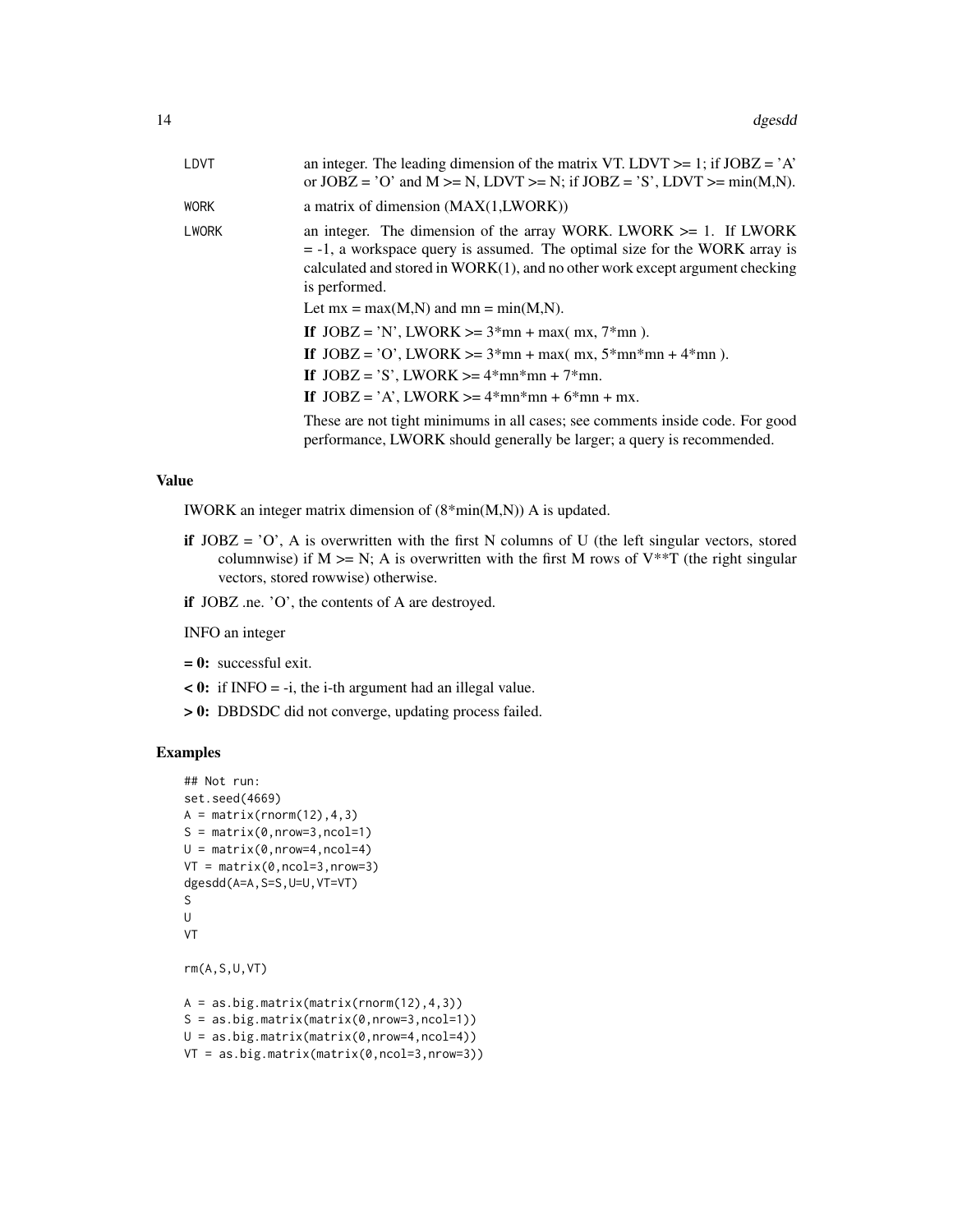<span id="page-14-0"></span>dpotrf the contract of the contract of the contract of the contract of the contract of the contract of the contract of the contract of the contract of the contract of the contract of the contract of the contract of the con

```
dgesdd(A=A,S=S,U=U,VT=VT)
S[,]U[\,,\,]VT[,]
rm(A,S,U,VT)
gc()
## End(Not run)
```
dpotrf *Cholesky factorization*

# Description

DPOTRF computes the Cholesky factorization of a real symmetric positive definite matrix A.

The factorization has the form

 $A = U^{**}T^*U$ , if UPLO = 'U', or

 $A = L * L**T$ , if UPLO = 'L',

where U is an upper triangular matrix and L is lower triangular.

This is the block version of the algorithm, calling Level 3 BLAS.

# Usage

 $d$ potrf(UPLO = "U",  $N = NULL$ ,  $A$ ,  $LDA = NULL$ )

#### Arguments

| <b>UPLO</b> | a character.                                             |
|-------------|----------------------------------------------------------|
|             | 'U': Upper triangle of A is stored;                      |
|             | $'L$ : Lower triangle of A is stored.                    |
| N           | an integer. The order of the matrix A. $N \ge 0$ .       |
|             | a big.matrix, dimension (LDA,N).                         |
| LDA         | an integer. Dimension of the array A. LDA $>=$ max(1,N). |

#### Value

updates the big matrix A with the result, INFO is an integer

 $= 0$ : successful exit

- $\leq 0$ : if INFO = -i, the i-th argument had an illegal value
- > 0: if INFO = i, the leading minor of order i is not positive definite, and the factorization could not be completed.

Terms laying out of the computed triangle should be discarded.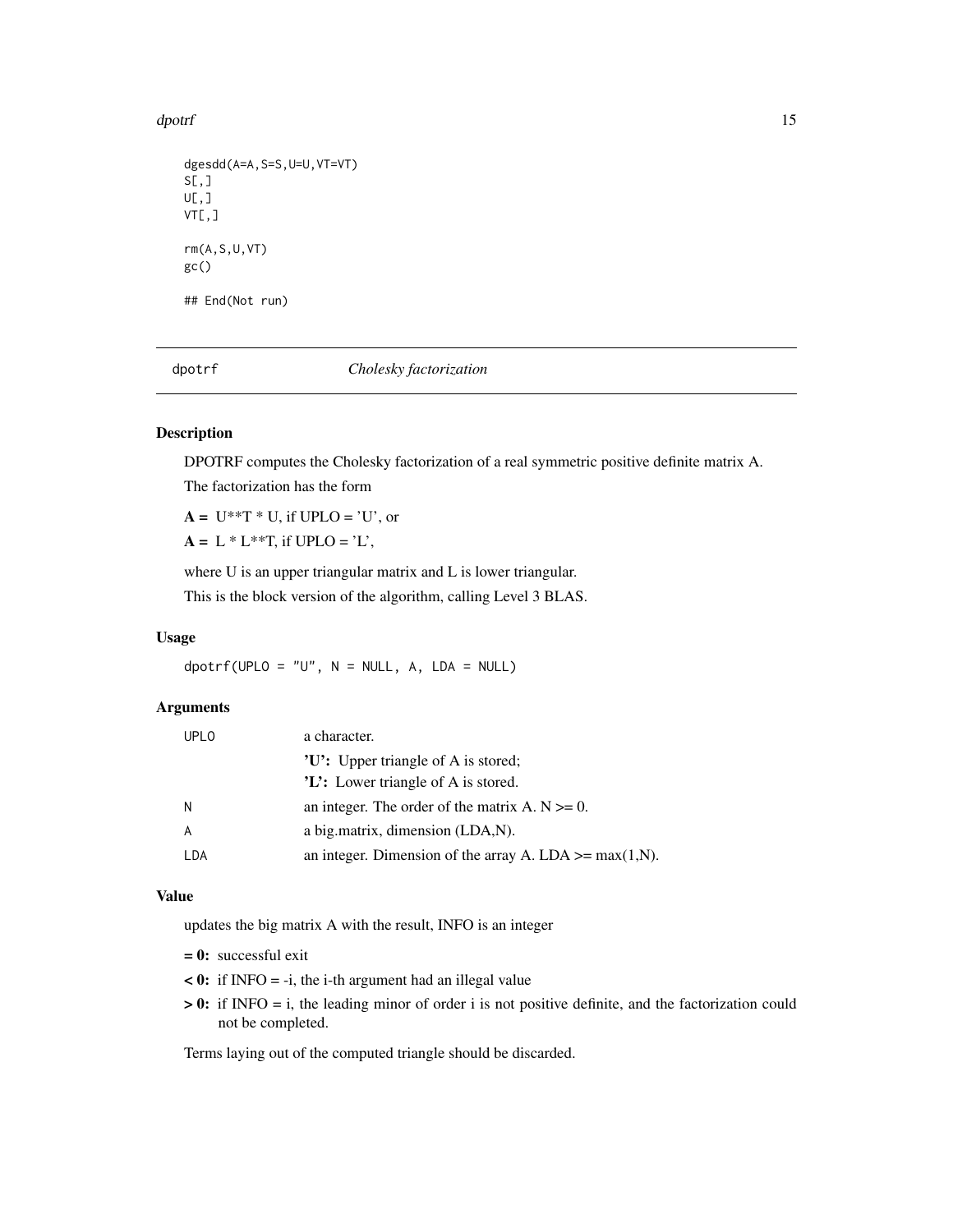# Examples

```
set.seed(4669)
A = matrix(rnorm(16), 4)B = as.big.matrix(A %*% t(A))C = A %*% t(A)chol(C)
dpotrf(UPLO='U', N=4, A=B, LDA=4)
D \leftarrow B[, ]D[lower.tri(D)]<-0
D
D-chol(C)
t(D)%*%D-C
#' # The big.matrix file backings will be deleted when garbage collected.
rm(A,B,C,D)
gc()
```
#### dscal *Scales a vector by a constant.*

# Description

Scales a vector by a constant.

# Usage

 $dscal(N = NULL, ALPHA, Y, INCY = 1)$ 

# Arguments

|             | an integer. Number of elements in input vector(s)  |
|-------------|----------------------------------------------------|
| ALPHA       | a real number. The scalar alpha                    |
|             | a big matrix to scale by ALPHA                     |
| <b>TNCY</b> | an integer. Storage spacing between elements of Y. |

# Value

Update Y.

```
set.seed(4669)
A = big.matrix(3, 2, type="double", init=1, dimnames=list(NULL,
c("alpha", "beta")), shared=FALSE)
dscal(ALPHA=2,Y=A)
A[\,,]# The big.matrix file backings will be deleted when garbage collected.
rm(A)
gc()
```
<span id="page-15-0"></span>